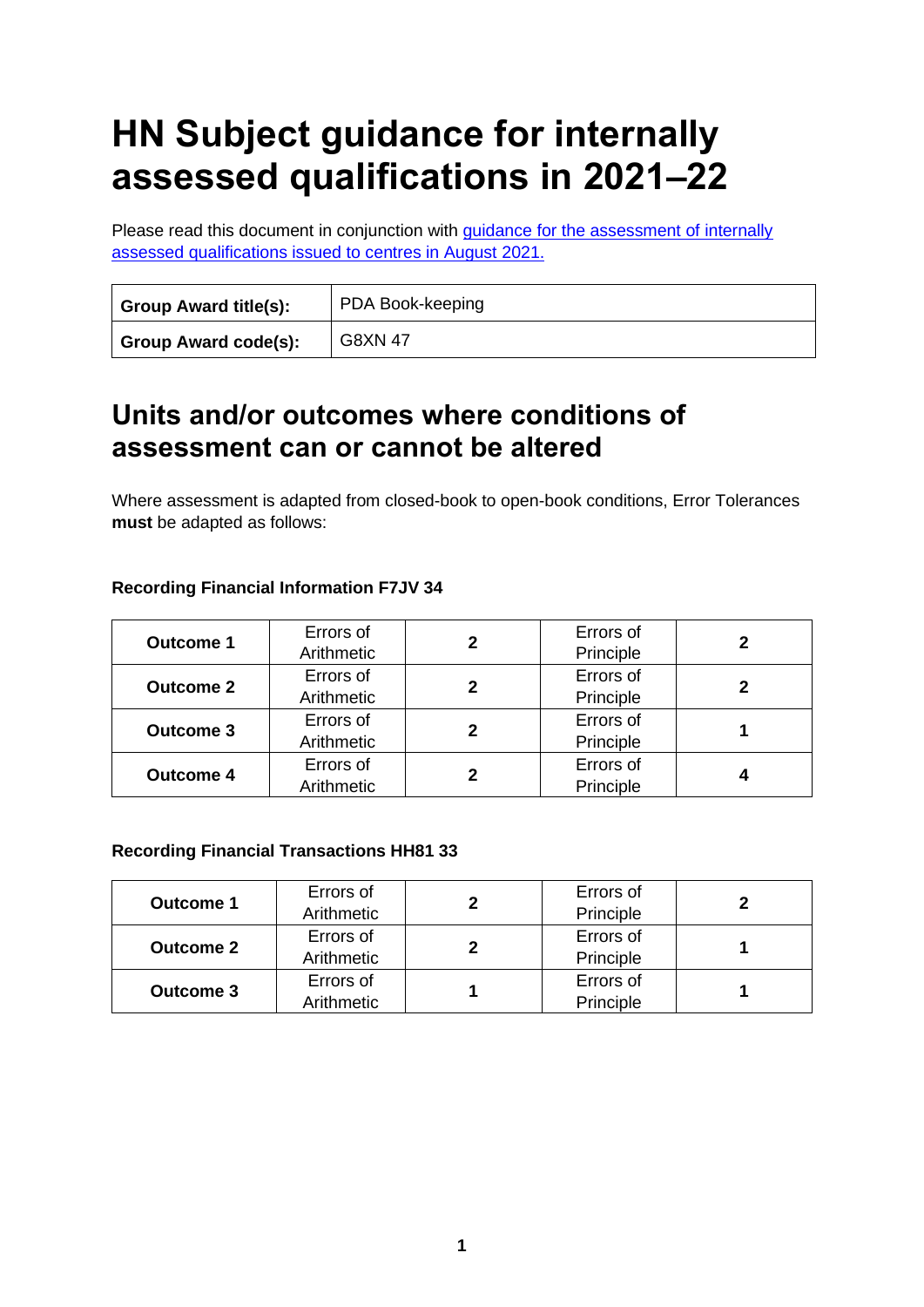| <b>Using Financial Accounting Software F7JP 34</b> |  |  |
|----------------------------------------------------|--|--|
|                                                    |  |  |

| <b>Outcome 1</b> | Errors of<br>Principle |  |
|------------------|------------------------|--|
| <b>Outcome 2</b> | Errors of<br>Principle |  |
| <b>Outcome 3</b> | Errors of<br>Principle |  |
| <b>Outcome 4</b> | Errors of<br>Principle |  |

**Payroll H4J9 34**

| <b>Outcome 1</b> | Errors of<br>Arithmetic | Errors of<br>Principle | ◠ |                 |  |
|------------------|-------------------------|------------------------|---|-----------------|--|
| <b>Outcome 2</b> |                         |                        |   | Total<br>Errors |  |

### **Adaptations to evidence requirements to help manage assessment**

None

## **Rationale**

Adaptations to Evidence Requirements are not warranted due to ability to adapt all assessments to open-book conditions.

# **Additional guidance and information**

#### **Subject Network**

HN Accounting has a well-established subject network, galvanised by the annual SQA Network Events. Some centre colleagues have expressed intent to establish a network group to facilitate support networks across centres, particularly in the area of developing and sharing assessments.

Centre colleagues who wish to help establish and participate in such a network should make use of their network contacts to do so. If unable to make contact with the group (if and when up and running) then information may be available by contacting [operationshnvq@sqa.org.uk.](mailto:operationshnvq@sqa.org.uk)